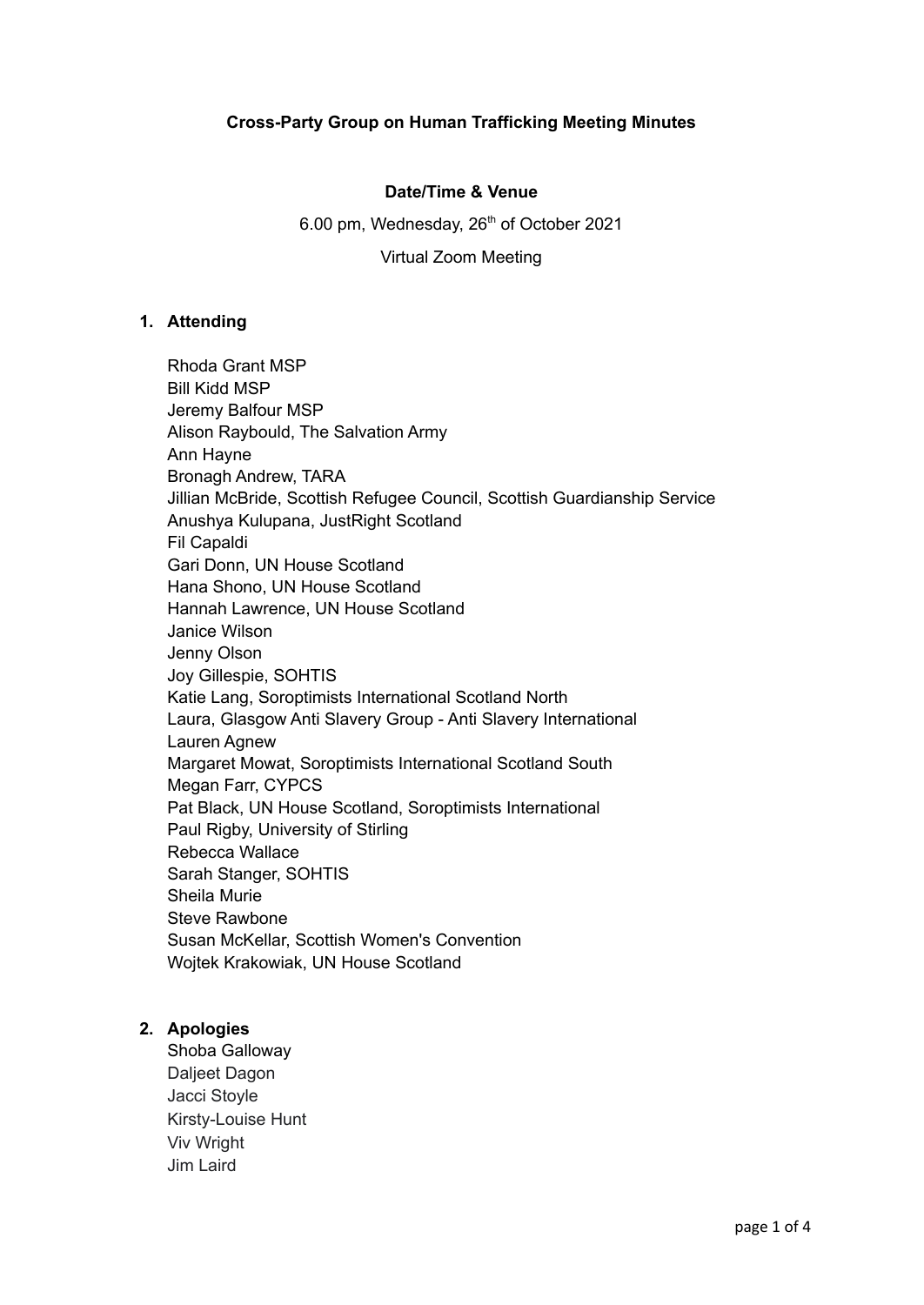Alexa Anderson Healy Stephen Emma White Tina Chapman

### **3. Election of the office-bearers**

- a. Convenor
	- i. Jeremy Balfour MSP nominates Rhoda Grant MSP
	- ii. Gari Donn (UNHS) seconds
- b. Deputy Convenor
	- i. Rhoda Grant MSP nominates Bill Kidd MSP
	- ii. Gari Donn (UNHS) seconds
- c. Secretariat
	- i. Rhoda Grant MSP nominates United Nations House Scotland (Wojtek Krakowiak, Hannah Lawrence, Gari Donn)
	- ii. Joy Gillespie seconds

The nominated and seconded individuals were duly elected.

#### **4. Membership confirmation**

- a. Rhoda Grant MSP
- b. Bill Kidd MSP
- c. Katy Clark MSP
- d. Foysol Choudhury MSP
- e. Jeremy Balfour MSP
- f. Sarah Boyack MSP
- g. Jim Laird
- h. Rebecca Wallace
- i. Stephanie Beard
- j. Hana Shono
- k. Pat Black
- l. Jacci Stoyle
- m. The TARA Service
- n. SOHTIS
- o. CARE for Scotland
- p. UN House Scotland
- q. Soroptimist International Scotland North Region
- r. Glasgow Anti Slavery Group Anti Slavery International
- s. The Scottish Women's Convention
- t. Glasgow Health and Social Care Partnership
- u. JustRight Scotland
- v. Scottish Refugee Council
- w. Scottish Guardianship Service
- x. Soroptimist International Scotland South Region
- y. Children and Young People's Commission of Scotland
- z. NHS Lanarkshire
- aa. Paul Rigby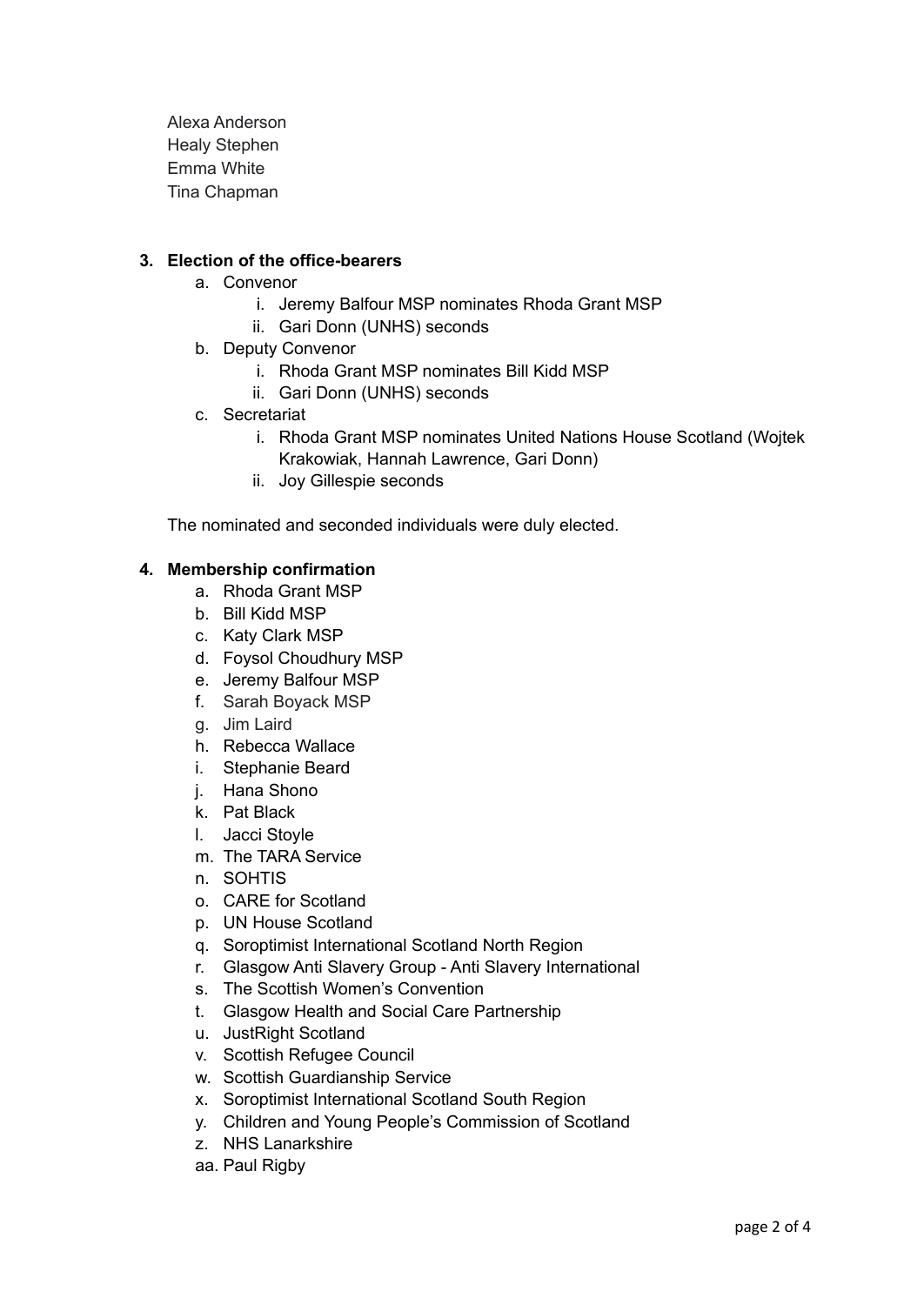- bb. The Salvation Army
- cc. Jacci Stoyle
- dd. Soroptimist International Scotland South Region
- ee. Steve Rawbone
- ff. Soroptimists International Crieff

# **5. Confirmation of the purpose of the group**

a. Taking forward the human trafficking agenda in Scotland

#### **6. Decision on the dates of next meetings**

- a. Tuesdays, 6pm.
	- i. 14 December 2021
	- ii. 22 February 2022
	- iii. 17 May 2022
	- iv. 6 September 2022
	- v. 1 November 2022 (AGM)

# **7. Suggestions on future topics**

- a. Bill Kidd suggested we should be proactive and not have meetings for the sake of meetings
	- i. Could invite representatives from communities who suffer from human trafficking
		- 1. Someone that has been trafficked who might feel comfortable speaking
- b. Ann Hayne brought up the national push for health boards to enact duty to notify (notify if they're concerned about an individual) - this has been put off because of the pandemic
	- i. Ann Hayne will be reaching out to someone who we could invite to speak
- c. Bronagh Andrew suggests discussion for new Nationality and Borders Bill
	- i. Part Four contains changes that will apply in Scotland
	- ii. It's currently going through Committee stage at Westminster
	- iii. TARA Service looking to identify a speaker
	- iv. Potentially a topic for the next meeting because of the time sensitivity
- d. Jillian of the Scottish Refugee Council suggests discussion of the criminalisation of potential victims of trafficking
	- i. Numbers going missing from those trafficked
	- ii. Low rate of conviction of traffickers in Scotland
- e. Joy Gillespie emphasises the low level of identification of potential victims
	- i. Improving understanding of what trafficking is across all sectors
	- ii. Look at regional partnerships with similar sized areas could potentially get someone to speak and collaborate with?
		- 1. She can look into getting someone to speak on that topic
	- iii. How to embed training at the beginning of people's professions
		- 1. She can look into speakers for this as well